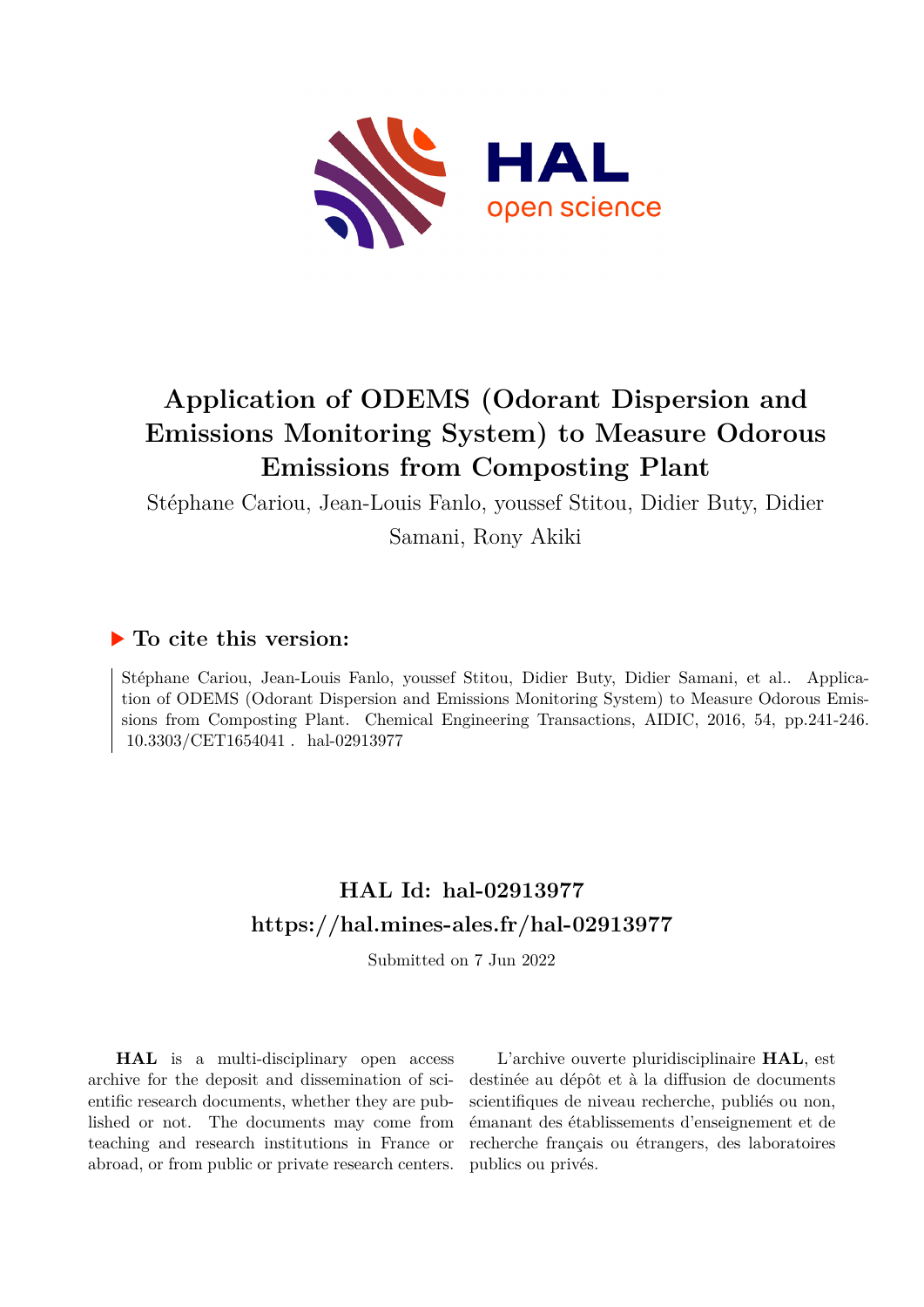

*VOL. 54, 2016* 



# Application of ODEMS (Odorant Dispersion and Emissions Monitoring System) to Measure Odorous Emissions from Composting Plant

Stéphane Cariou\*<sup>a</sup>, Jean-Louis Fanlo<sup>a</sup>, Youssef Stitou<sup>b</sup>, Didier Buty<sup>c</sup>, Didier Samani<sup>d</sup>, Rony Akiki<sup>e</sup>.

<sup>a</sup> Ecole des Mines d'Alès, Laboratoire Génie de l'Environnement industriel, 6 av. de Clavières, F-30319 Ales Cedex, France

<sup>b</sup> ISEO, 230 allée Théodore Monod - Technopole Izarbel - 64210 Bidart - France

<sup>c</sup> Aria Technologies, 8-10 rue de la Ferme, 92100 Boulogne-Billancourt, France<br><sup>d</sup> Alliance Environnement, 316 chemin de Compagne, IBB3053, 30250 Semm

<sup>d</sup> Alliance Environnement, 216 chemin de Campagne - BP63053 - 30250 Sommieres, France

Environnement SA / Cairpol, 111 bd Robespierre - BP 84513 - 78304 Poissy Cedex - France

\* stephane.cariou@mines-ales.fr

Odour annoyance represents a very important issue of societal and industrial perspective. It can be due to the intrinsic character of the odour, its frequency and the moment of the perception. Location of industries depends on their odour acceptability in the neighbourhood. As 13 to 20% of the population in European countries would be annoyed by environmental odours, stringent regulations are being enforced for odor monitoring and recently, several works have been carried out to determine suitable and valuable strategies/methods to limit odor annoyance.

Industrial and agricultural activities generate atmospheric pollution and olfactive nuisances due to the emission of a complex mixture of volatile compounds. Hydrogen sulphide (H<sub>2</sub>S) and ammonia (NH<sub>3</sub>) are clearly identified within composting plants (Cabrol et al, 2012) and due to their high olfactory impact, have to be monitored as mentioned in a report of the French Environmental and Energy Management Agency (ADEME, 2012).

ODEMS is a system composed by a network of miniature and autonomous sensors combined with reversed dispersion (Figure 1) and dispersion (Figure 2) modelling systems and enable to provide reliable spatial and temporal information down to the low ppbv level. The miniaturized cost-effective sensors Cairsens are based on amperometric detection and are developed by Cairpol company. Ammonia and hydrogen sulfide sensors have been deployed within a composting plant for determining the odorous sources and evaluating the real impact on the neighbourhood. After a period of data collection, considering weather conditions, this study revealed that this system is also able to predict the impact of a site-specific activity.

# **1. Introduction**

Nowadays, around 20% of the European population is affected by olfactory discomfort (Bokowa, 2010). This phenomenon has resulted in the enforcement of environmental legislations to control odors emissions. As an example of the growing awareness about odors annoyances, Article L220-2 of the Environment Code in France highlights that "Is considered as air pollution [...], the introduction by Man, directly or indirectly, or the presence in the atmosphere and enclosed areas of chemical, biological or physical agents resulting in prejudicial consequences likely to [...] cause odor nuisance."

The presence of such compounds in the ambient air primarily is due to industrial and agricultural activities such as waste processing, storage and fermentation of organic materials (compost, wastewater treatment sludge), or livestock breeding. To raise the level of public acceptance, and to avoid potential financial penalties, industrials have to control as better as possible odors emissions.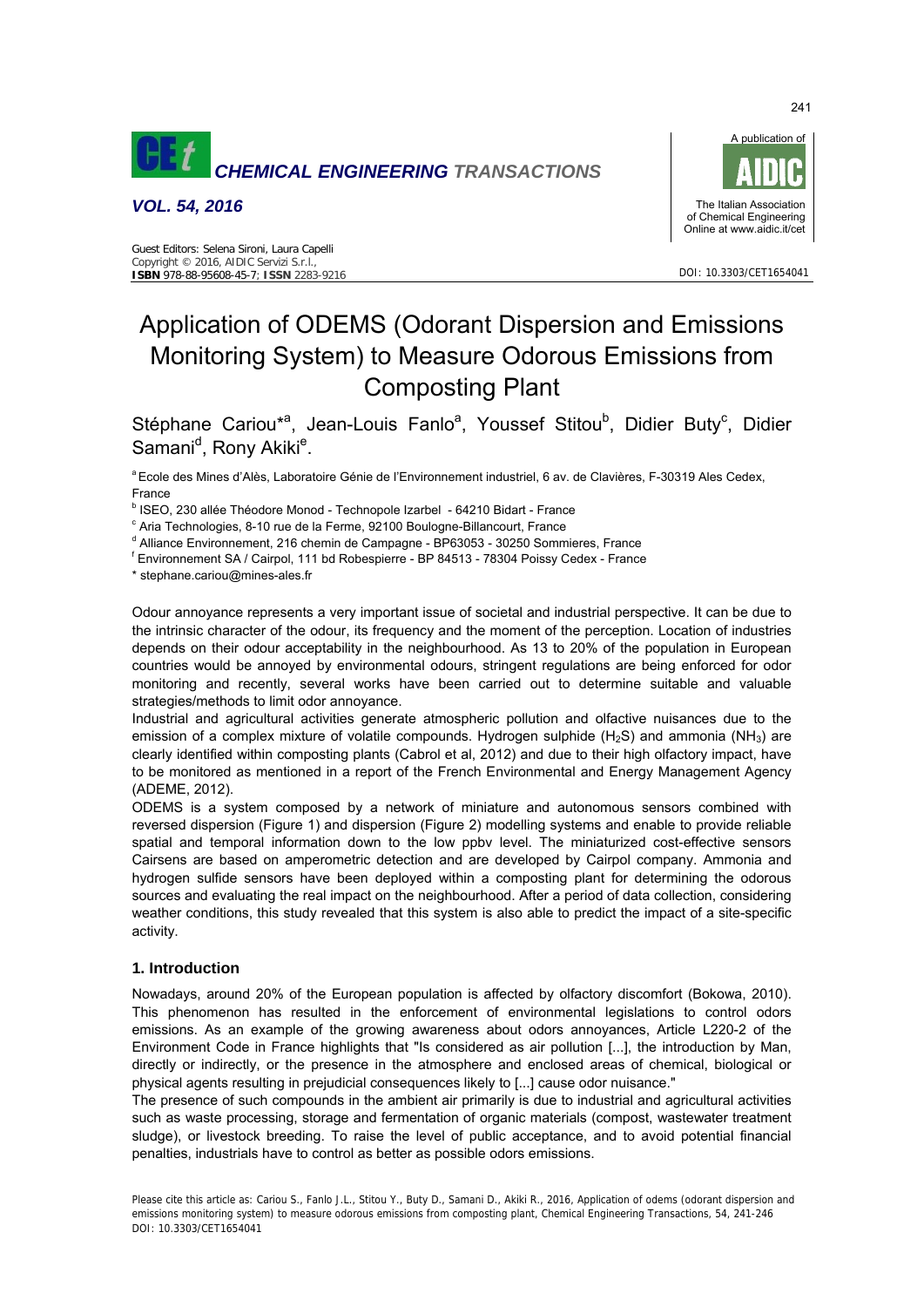As plants are often expanded on wide areas, both monitoring and control of odors emissions require combined solutions of analyzers and modeling technologies (Charles et al., 2007; Pan and Yang, 2009). Notwithstanding the nature and the quality of models algorithms, the reliability of the results is strongly linked to the number of measurement points. A representative assessment of the current situation is obtained by a network of readings (Mamduh et al. 2012) within a given territory provided by a high number of cost efficient devices (Othman and Shazali, 2012).

Sulphur and nitrogen compounds are the main odorant families detected from composting plants. Due to the high olfactory impact of these compounds (odor threshold) (Van Gemert, 2011), they have to be monitored in real time as it was mentioned in ADEME, 2012.

This paper presents main results of ODEMS (Odorant Dispersion and Emissions Monitoring System) which has been deployed in a composting plant in the South of France.

# **2. Materials and methods**

### **2.1 Description of the composting plant**

The composting plant under study is located in south of France near Alès. This plant produces around 5 000 t of compost with approximatively 25 000 t of entries per year. In this plant, green wastes, maturation step and final compost are stocked outside. The fermentation step is done realized in a building equipped with a system of chemical treatment of gaseous exhausts (Figure 1).







*Figure 1: Localization of the sensors Figure 2: Picture of the fermentation area* 

Figure 2 presents a front view of the fermentation area. The white color is due to the emission of water vapor during this exothermic process.

Two major sources of odours have been identified on this site: the fermentation process building and the outdoor storage area (several windrows with the number depending of the activity localized in this area). The site is equipped with 12 sensors Cairsens (Cairpol, France) for H<sub>2</sub>S and NH<sub>3</sub>. The localization of each couple of sensors is shown in Figure 1. The ODEMS equipment is completed with a local weather station.

#### **2.2 Sensors (Cairsens) and autonomous wireless measurement point (Cairnet)**

The miniature detector used in this study (Figure 3a) is based on amperometric technology.

To maintain a constant air flow through the sensor, a dynamic air sampler was used. Combined with a patented buffer, a highly sensitive electronic circuit and a microcontroller, Cairsens sensor is able to provide low level accurate measurements.

High definition real time monitoring of wide areas can then be performed by implementing a network of Cairnet autonomous wireless measurement points (Figure 3bincluding Cairsens sensors.

242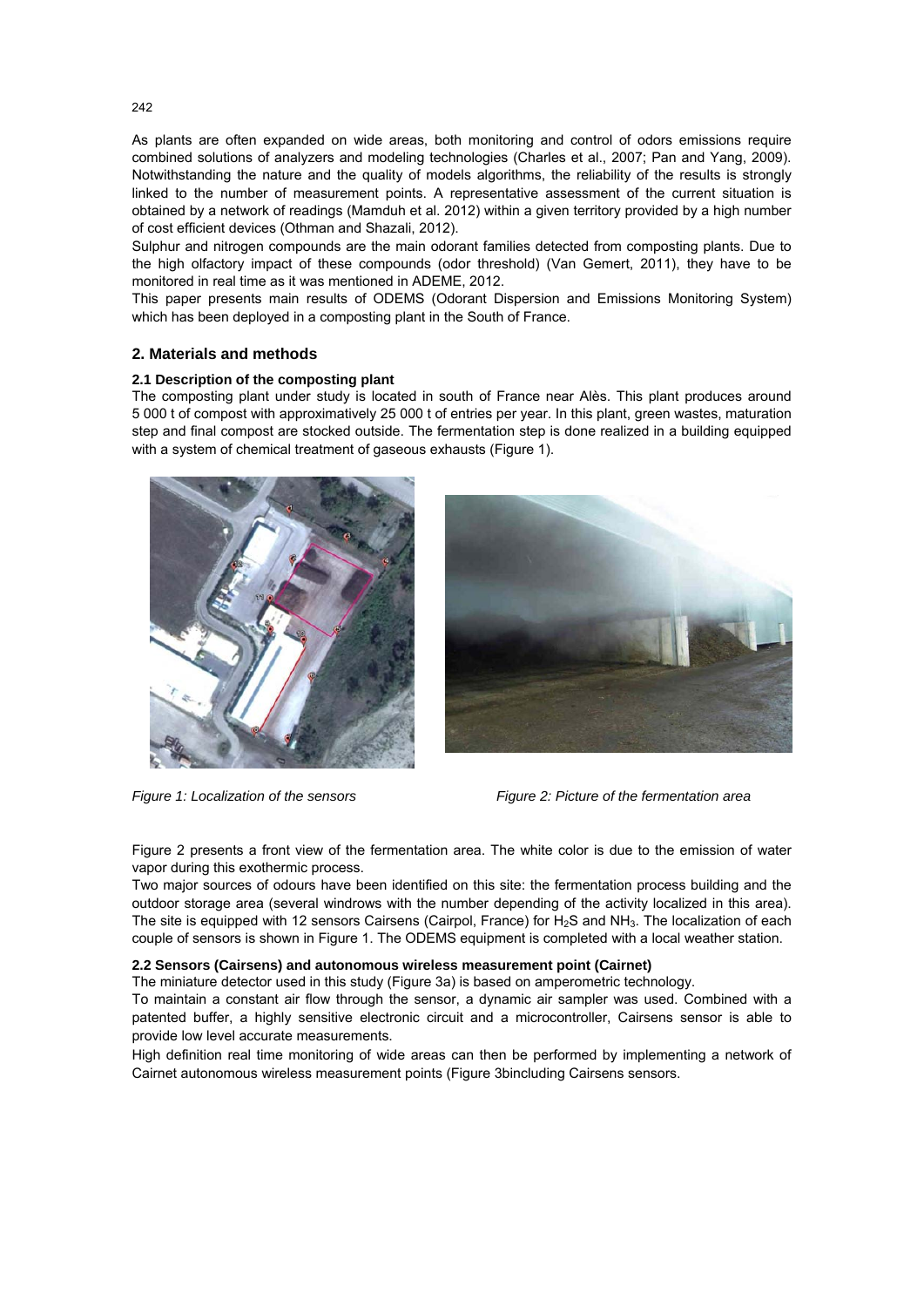

*Figure 3: (a) Photography of a Caisens and schematic representation of its main components, (b) Photography of the autonomous wireless measurement point.* 

#### **2.3 Softwares**

The system developed includes two softwares tools, each having particular functions.

The huge quantity of data generated by such system has been managed using the software named CairMap<sup>®</sup>, (ISEO, Bidart – France). This user-friendly interface provides easy and continuous monitoring of the emission of diffuse pollution compounds at low concentrations. Graphical modelling has been performed using Aria View3D® software (Aria technologies S.A., Boulogne – France) based on micro-swiftspray model (Moussafir, 2010, ARIA, 2016). ARIA View 3D® computes 3D wind field and concentration using the following calculation modules:

SWIFT is a 3D wind field model for complex field. It produces a mass-consistent wind field using data from a dispersed meteorological network. Temperature and humidity fields can also be interpolated with SWIFT. This module generates also the turbulent components, which are used by the dispersion module. The main steps of the program are the determination of an initial field by interpolation of available measured data, the adjustment of the final non-divergent field, the consistent with boundary conditions and atmospheric stability and the determination of turbulent fields.

SPRAY 3.0 is a three-dimensional "Lagrangian particle dispersion model" developed by Arianet S.r.l. in collaboration with Aria Technologies SA. This code reproduces the transport, dispersion, dry and wet deposition of airborne chemically inert species released in meteorological complex conditions (low wind speed, flow over complex topography), often marked by spatial and temporal inhomogeneity of the meteodiffusive variables (e.g. vertical wind-shear, breeze due to the presence of terrain discontinuities).

The emitted gas concentrations from the defined emission sources are assessed from data recorded by sensors and based on the site's nominal emissions. The used method consists on calculating the dispersion on a small scale (figure 7) where the sensors are implemented. Then, a comparison is made between the calculated concentrations and the measured ones at the sensor measurement points. Based on this comparison, a mathematical regression method enables the determination of the corrective coefficient that should be applied to the nominal emissions. The corrected emissions are then used in the final calculation. This new method ensures the best emissions' estimation based on the measured values by the sensors network installed on the site.

The new method requires the sources localizations knowledge and the data of an emission nominal value for each calculated species. The value could be given by the customer based either on field sampling and laboratory measurements or by numerous studies.

### **3. Results and discussion**

An example of this system application is described in this section. The studied period is two days (20 and 21 of July in 2015). Reverse modelling domain covers 250m x 270 m<sup>2</sup> centered on the composting plant with 2x2m<sup>2</sup> horizontal resolution. Vertical grid goes up to 300 m with the first mesh at 1.2 m.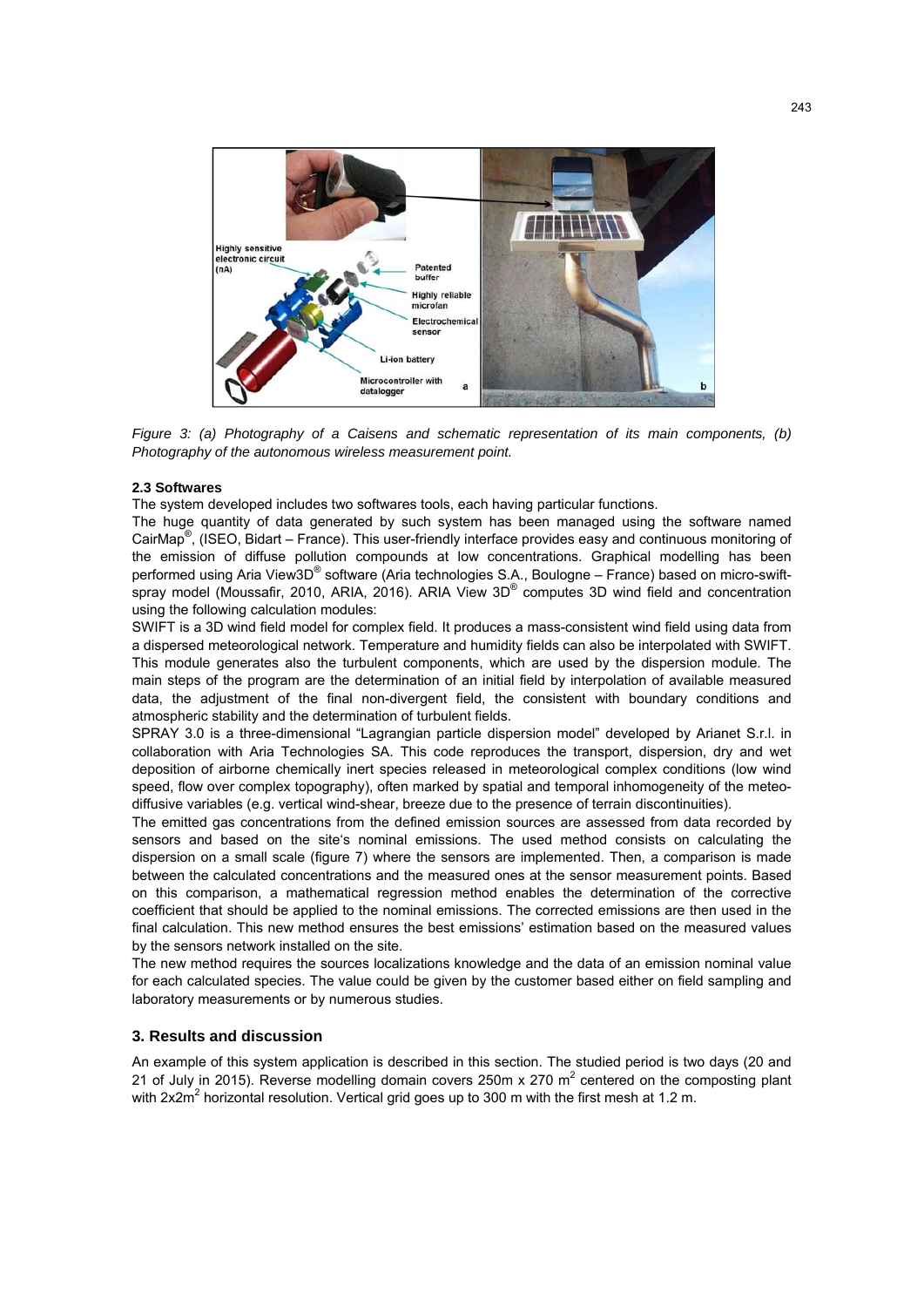# **3.1 Data collection**

#### 3.1.1. Weather data

The collected weather data include wind speed and direction and temperature. All these results are used by SWIFT<sup>®</sup> software to design a three dimensional meteorological field (Figure 4).



*Figure 4: 3D weather field produced by SWIFT® software.* 

### 3.1.2. Sensors

All measurements are collected with Cairmap®. For each sensor, all data are available, and displayed on a map or within a time dynamic table as seen in Figure 5.





*Figure 5: (a) H<sub>2</sub>S sensor measurements on the site, (b) An example of H<sub>2</sub>S sensor measurements along one day* 

### **3.2 Reverse modelling and dispersion model**

With all collected measurements, a reverse modelling approach is applied using the SPRAY 3D<sup>®</sup> software. Reversed modelling results can be used in two ways. First, temporal dynamic of pollutant concentrations for preselected sources can be monitored (Figure 6).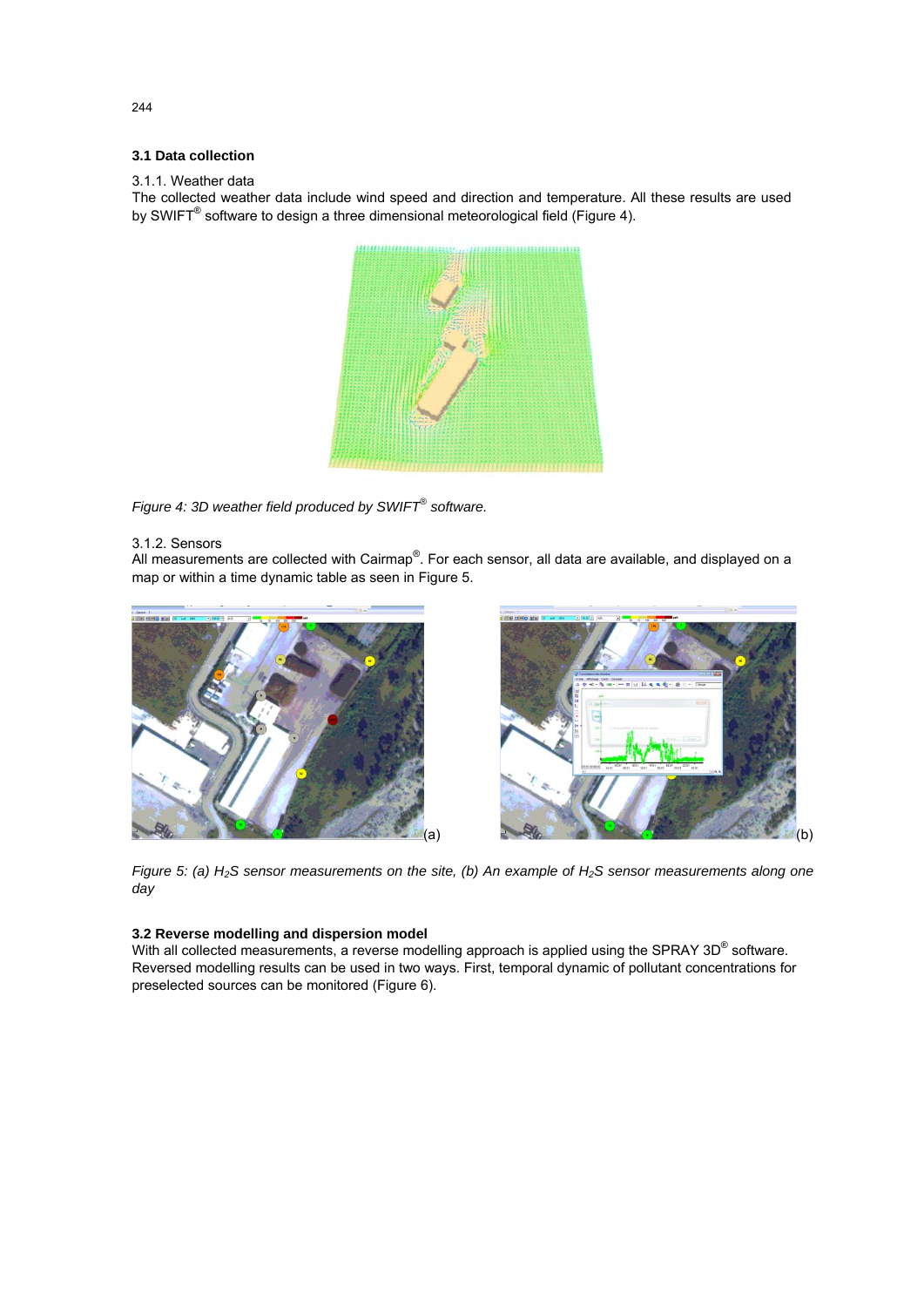

*Figure 6: (a) NH3 calculated emissions for compost windrows; (b) H2S calculated emissions for the fermentation process building* 

Secondly, the mapping of pollutant emissions can be assessed. This map can reveal the main emission sources of odourous pollutants..

Then, this relevant and valuable tool can be used to define strategies to limit complaints by some suitable changes (delay, process modification, …) of process operation . Hence, within the study period, it has been highlighted that the main odorant emission sources are the compost windrows (Figure 7).



*Figure 7: (a) Determination of emission sources by reverse modelling, (b) Dispersion model of NH3* 

With the calculated pollutant emission fluxes for each source, a dispersion map of each pollutant on the neighbourhood of the composting plant is obtained by using ARIA View 3D® software (Figure 7b). This figure shows different areas with high level of ammonia. Some are not pointing in direction of population but others are on buildings and inhabited areas, so potentially generating odour annoyance in the neighbourhood.

# **4. Conclusion**

As seen in this paper, the system developed in a three years program is effective and gives several levels of information for the industrial. The first one is the immediate evaluation of the gaseous emissions of the composting plant, the second one is the localization of the main sources of pollutants and the last one is the visualization of the impact of these emissions on the neighbourhood. In the future, after a few months of data collection and with the integration of industrial activities, ODEMS system will be able to predict the impact of a specific activity on the neighbourhood impact to warn the industrial to delay or modify the activity he plans.

#### **Acknowledgment**

The authors would like to thank the DGE (France's Minister for Economy and Industry) for funding.